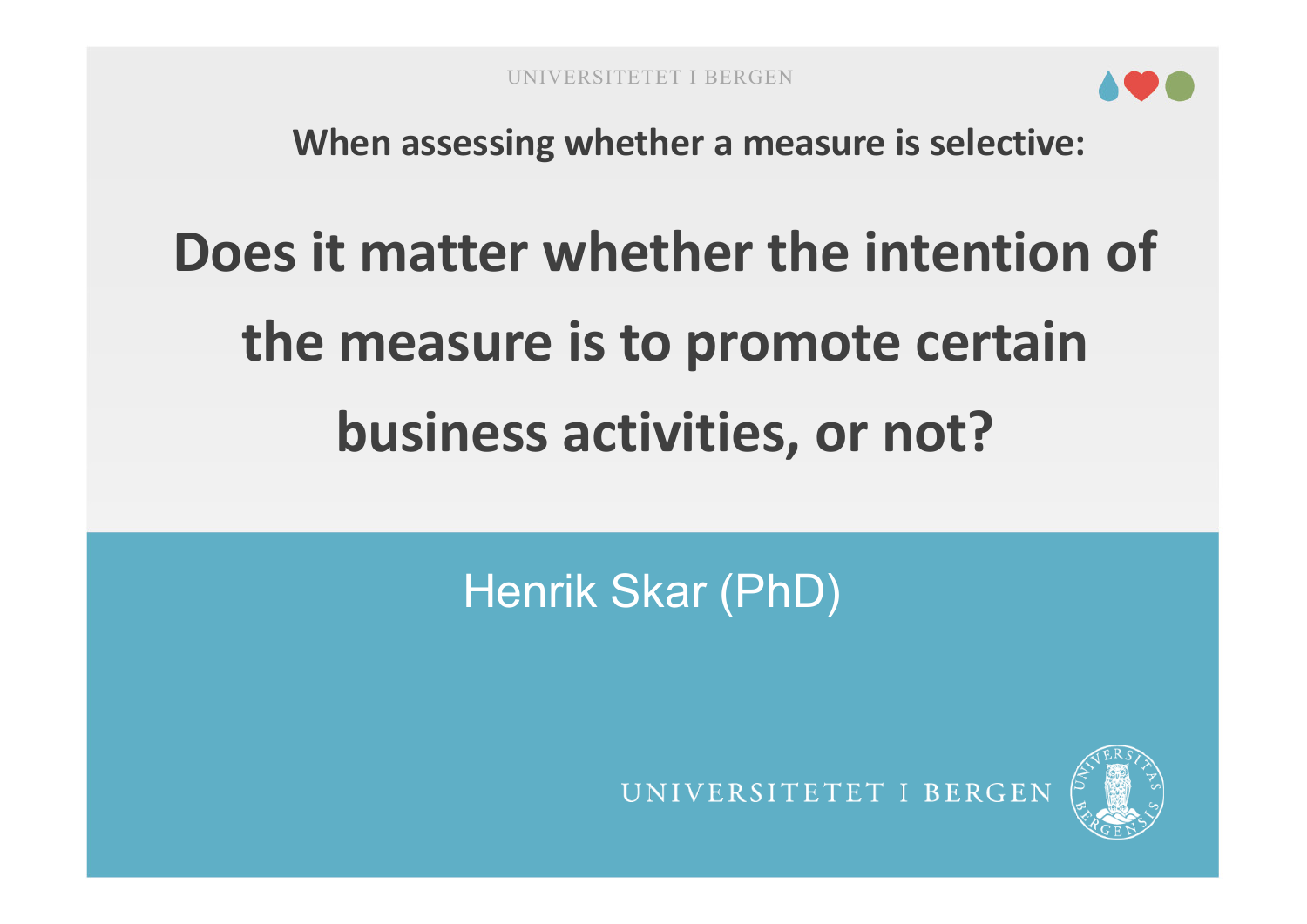## **Typically examples of state aid (in a tax lawyer's mind)**

- **Cases where the intention of the measure is to promote (stimulate) certain business activities:**
	- The intention may be to increase or maintain activity in a certain
		- industry or branch, like *The Norwegian income tax exemption for shipping companies.* (Norwegian tax act. § 8-15),

or

• area/region, like *regionally differentiated social security contributions* (Norwegian National insurance Act, § 23-2 (12).

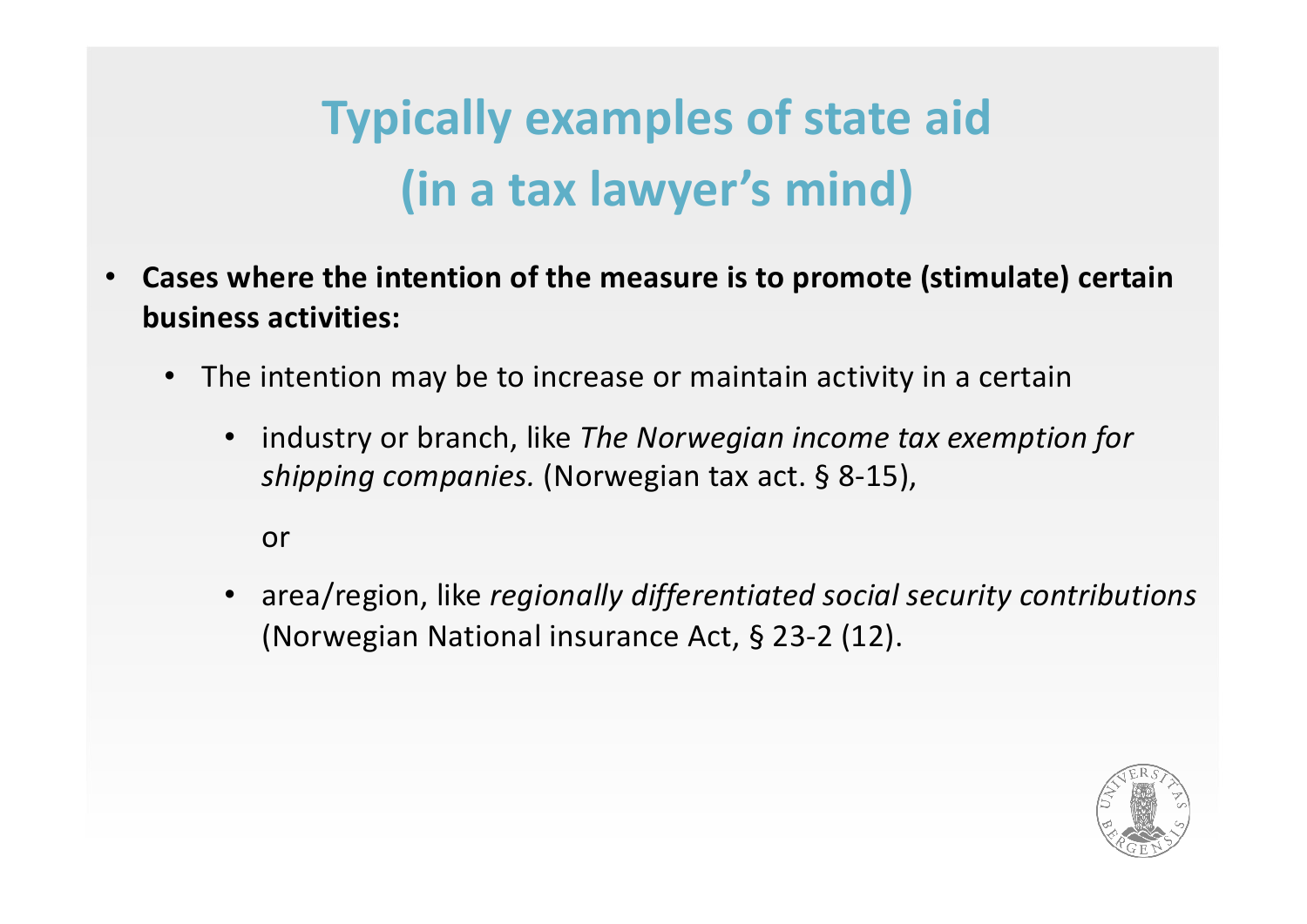#### **The selectivity requirement as described in EU law**

- **Identification of the reference system**
- **Discrimination between comparable undertakings.**
	- *"in the light of the intrinsic objective of the system of reference".*
- **Justification by the nature and logic of the reference system, but not external policy objectives** 
	- ‒ Malgorzata mentioned: "*The need to fight fraud or tax evasion, the need to take into account specific accounting requirements, administrative manageability, the principle of tax neutrality, the progressive nature of income tax and its redistributive purpose, the need to avoid double taxation or the objective of optimising the recovery of fiscal debts."*

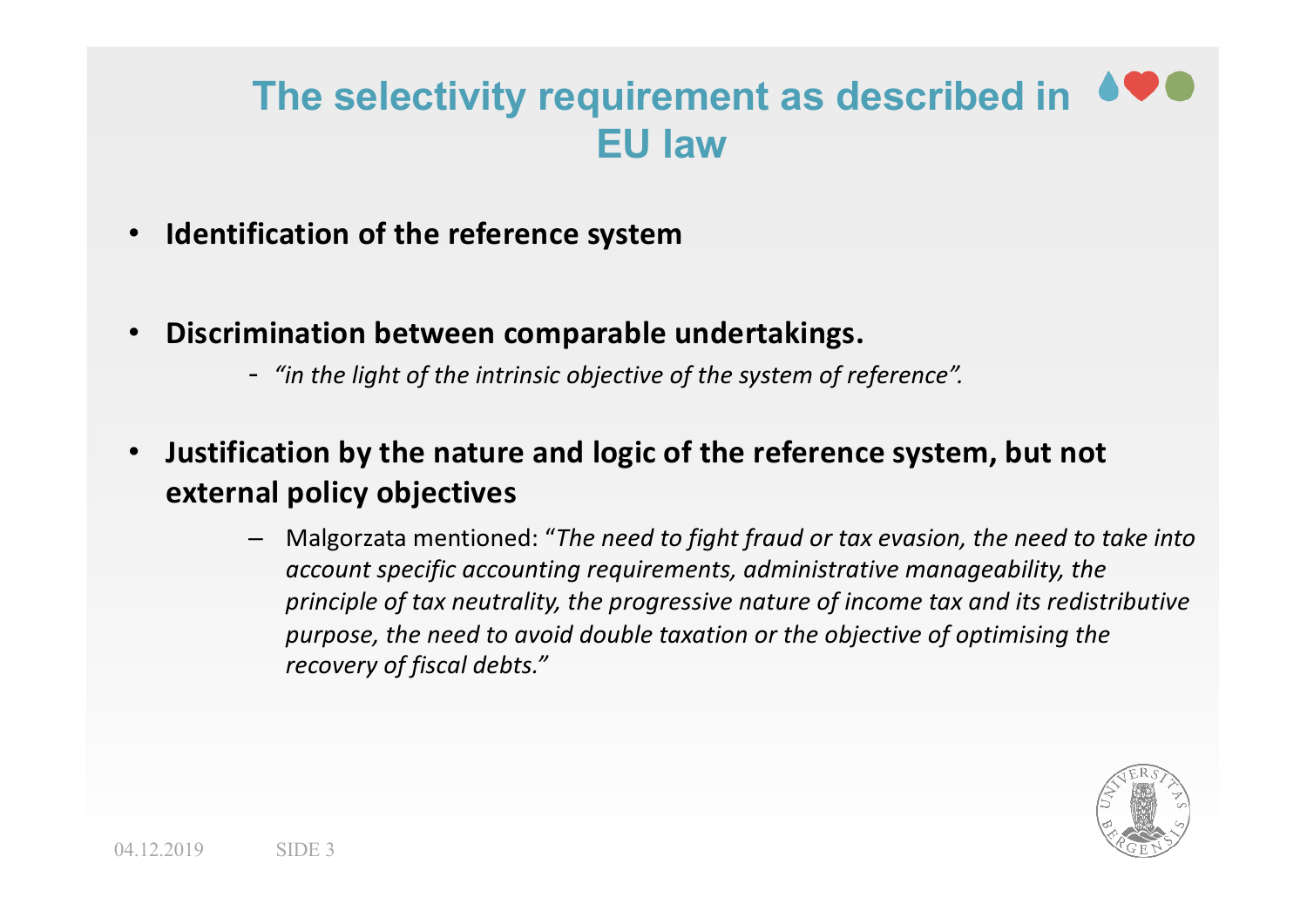### **What about tax legislation that has no intention of promoting certain business activities?**

- **For instance, legislation provided to meet social needs.**
	- *Tax exemption for sale of farms, when sold to taxpayer's own children* (Norwegian tax act § 9-3 (6), § 9-13.).
- **Simplified rules which are used to make the tax system practically manageable.**
	- *For instance, fixed depreciation-rates* (Norwegian tax act § 14-43).
		- *Since simplified rules* are not completely in line with the basic principles of the system, they will not always give perfect results.
		- For instance, when it comes to depreciation rules similar assets, with similar functions and lifetime, may occasionally fall into different groups (example machinery vs. installations). Also, because depreciation-rates are based on average figures, assets which lose value more slowly than the average within their group are favoured (and vice versa).
			- a. Office machinery etc. 30% b. Acquired commercial value 20% c. Trains, busses, lorries 20% d. Cars, Machinery and fittings 20 %
- e. Ships and rigs, etc. 14 % f. Aircraft and Helicopters 12 %
- g. Building and installations 4%
- h. Commercial buildings 2 %
- j. Technical installations 10 %

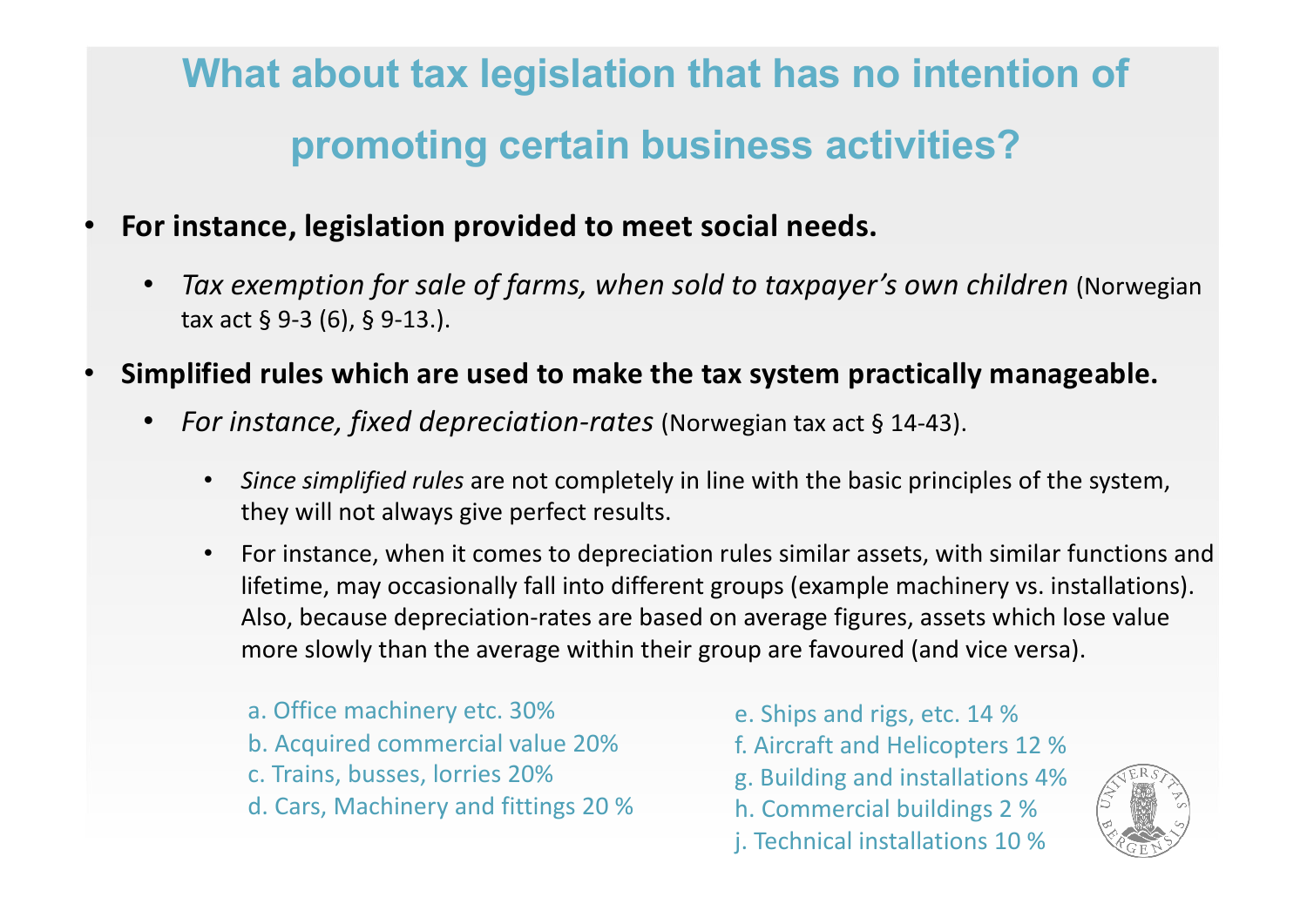#### What about misapplication of national tax legislation?  $\bullet \bullet \bullet$

- **Even** though **tax authorities** usually **do not enjoy any leeway** when they calculate the tax bill, **misapplications happens**, which may result in different treatment of taxpayers.
- **Intentional misapplications**  The tax authorities deliberately fail to apply tax rules in order to favour certain companies.
- **Unintentional misapplications**. Errors or inconsistency which are not intended.
	- Impossible to completely eliminate. However, if the quality of tax assessments or competence of the tax officers are low, more mistakes and inconsistency will occur.
- **Are only "intentional" misapplications considered to be state aid**?
	- Subtype: Intentional non-application of new tax rules to certain taxpayers, as a result of already existing agreements between the state and those taxpayers disallowing application of such rules (Apple-case).